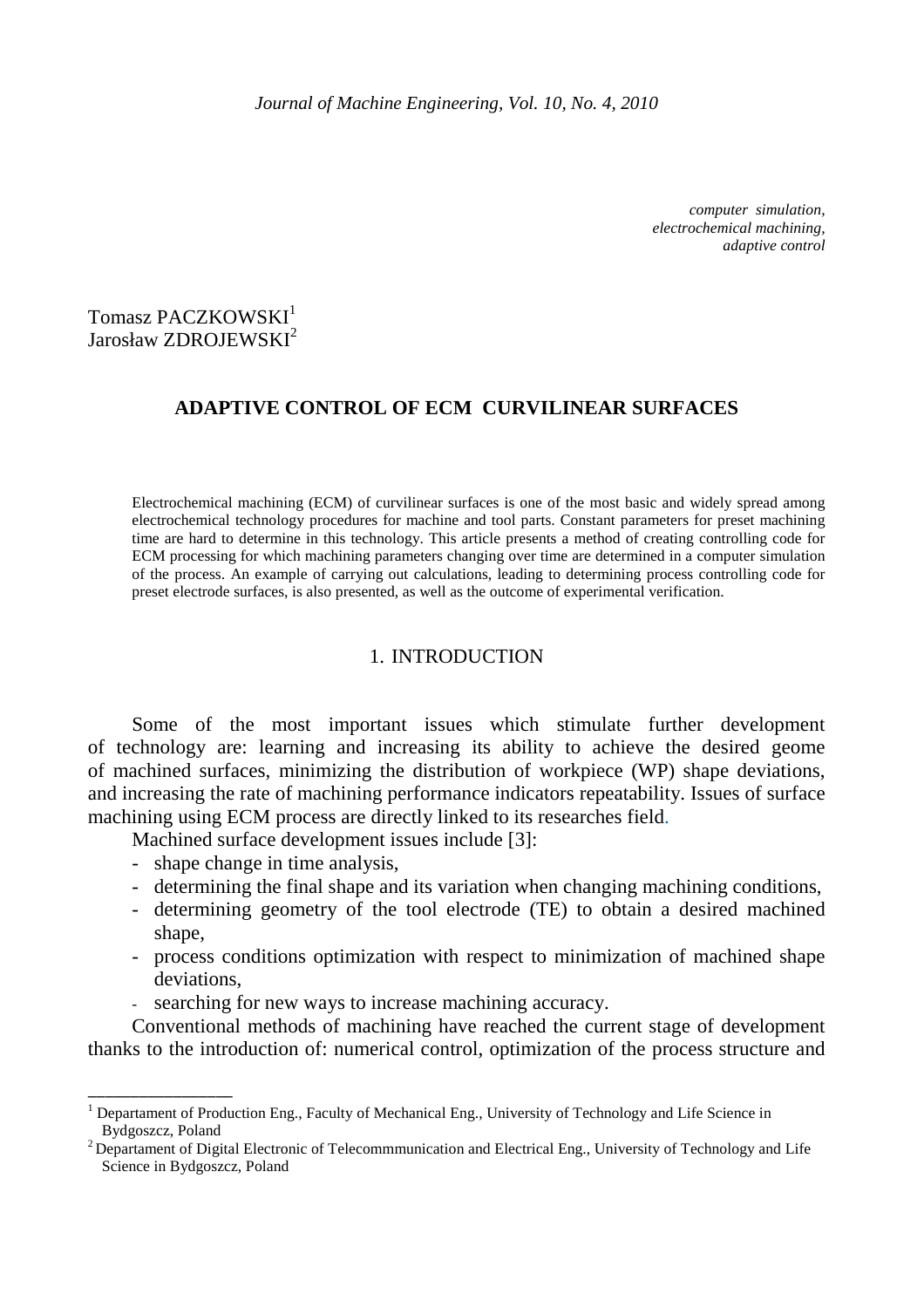machining parameters, control through microcontrollers or computers. The multidimensional, dynamic process of ECM requires a computer-based design system and sophisticated control of machining. The condition for the development of modern ECM technology is a good understanding of the nature of physical phenomena that occur during machining and inherent limitations of the process of electrochemical dissolution. Precise quantification of these constraints will allow to select optimal value of parameters at any given time of machining. This will ensure both high quality and economic rates, and at the same time will not lead ECM process to the so-called critical state, in which the machining is interrupted and electrodes are damaged [5].

#### 2. MODELING OF SURFACE SHAPING USING ECM

Modeling ECM machining means designating the changes of the inter-electrode gap (IEG) width, evolution of the machined surface shape in time and distribution of the physicochemical conditions occurring in the machining area, such as: static pressure distribution, electrolyte flow speed, temperature and volume concentration of the gas phase. Determining these distributions for each time step during the simulation is essential for adaptive control of the process. This is particularly important when drilling the surface of a curved outline.

#### 2.1. MATHEMATIC AND NUMERIC MODELING

A two-dimensional, two-phase vesicular electrolyte flow in an IEG is assumed; at the same time triggering a complex TE vibrating movement in mutually perpendicular directions is assumed as well, that is TE progressive and electrolyte flow. Detailed assumptions and a mathematical model of electrochemical machining with vibrating TE for curvilinear-outlined surfaces is presented in papers [1],[8],[9].

Determination of machined surface (anode) shape evolution in time is described by the equation of evolution [2],[3],[8],[9], showing the real shape change of the machined surface.

The initial shape of the machined surface and the TE was defined in the 3D modeler as free surfaces of the type NURBS (non-uniform rational basis spline). For numerical calculations discretization of WP and TE was performed by an approximation of a surface with curves. Detailed algorithms developed for the numeric model were shown in papers [9],[10].

#### 2.2. ADAPTIVE CONTROL

Both theoretical and empirical studies have proved that in case of complex curvilinear surfaces for which the electrolyte flow route differs for different IEG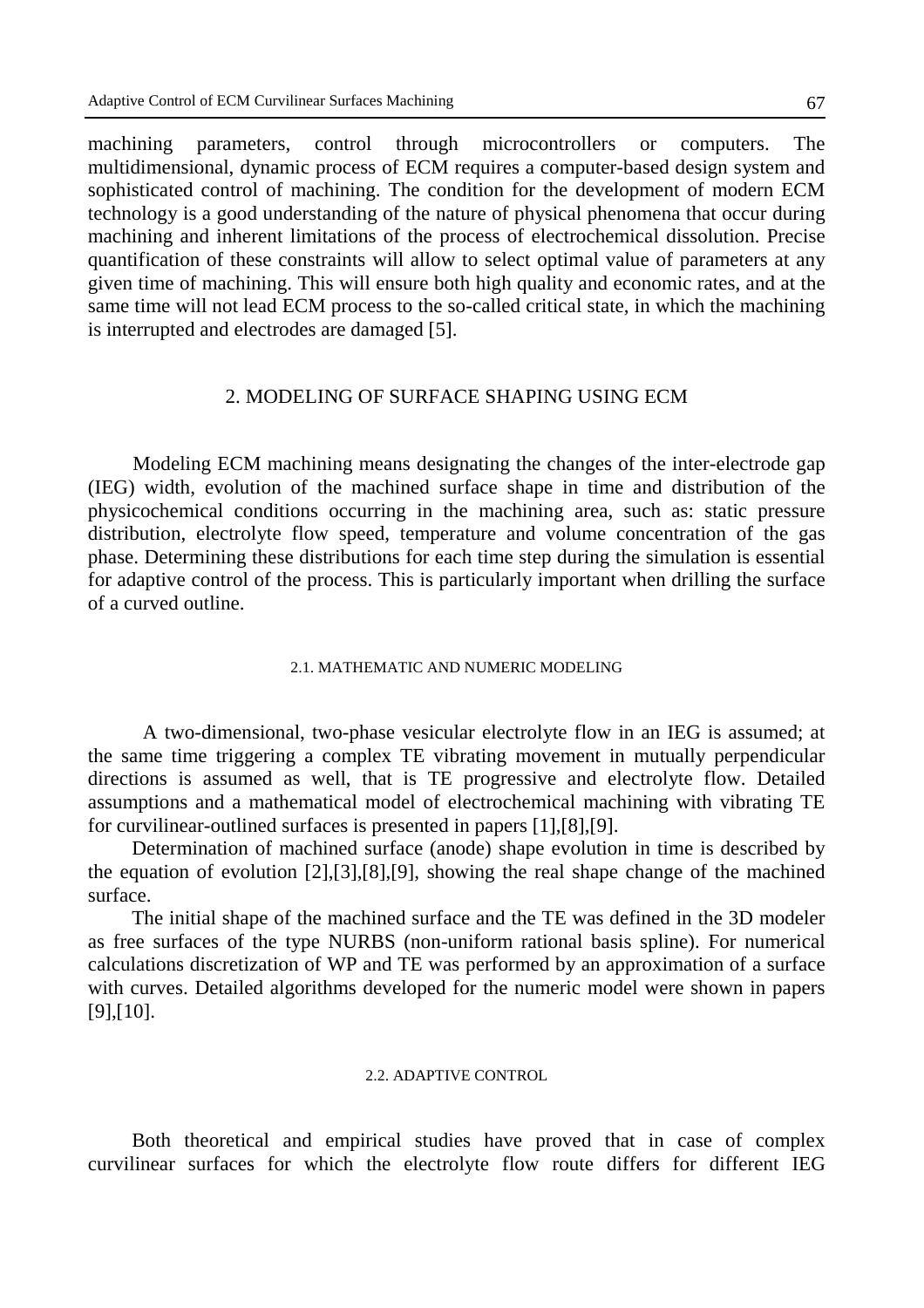intersections, it is very hard to select constant machining parameters for a preset process time. This is a reason for the development of adaptive control of ECM at the level of mathematical and numeric model. Assumed machining parameters, for which ability to reach liminal values (critical state) will be examined, in practice would lead to an interruption of the process. Methods of system reaction were then designed, and so was their proper relation with examined process parameters. Fig. 1 shows a diagram of adaptive control.



Fig. 1. Adaptive control diagram

On the diagram examined machining parameters were singled out, that is: IEG width, electrolyte temperature, gas phase volume concentration, electrolyte flow speed and system reaction manners. Above-mentioned parameters were connected with possible system reaction manners in a way which allowed to control the strength of its interaction. In case of occurrence of a critical state, machining simulation moves back in time to earlier established control points, where suitable parameter modification is performed. It should be stressed that modified machining parameters are brought back to initial values in case of no critical state occurrence. Consequences of such – adaptive – control are the changing in time machining parameters, which forces a necessity of generating a hollowing (research bench) controller code.

This assumption allowed new algorithms to be developed for numeric models in order to accomplish adaptive control (Fig. 2). Consequently, this allowed to expand the simulation program with another module.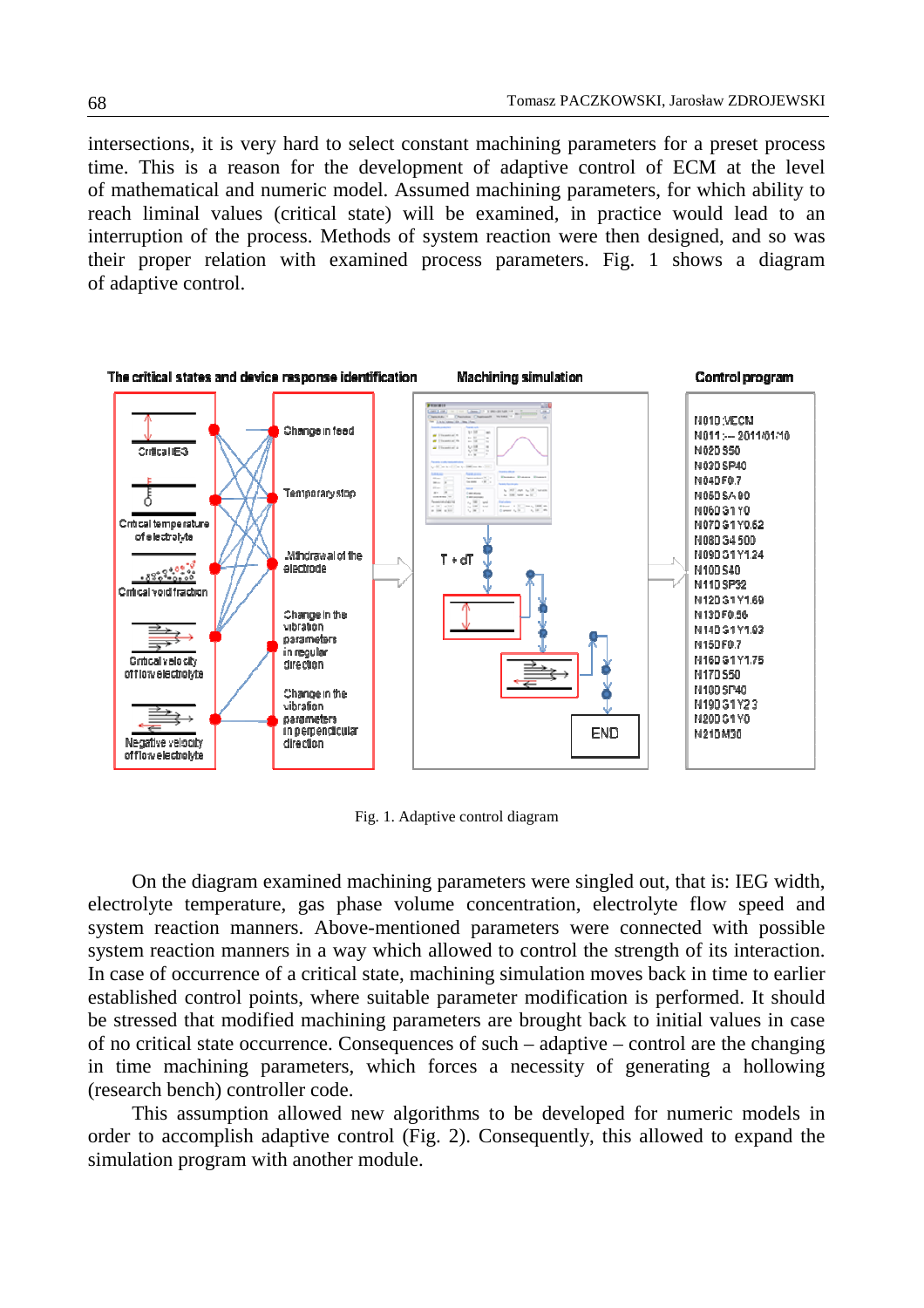

Fig. 2. Adaptive control diagram

#### Where:

MCP – machining control parameters, Dts – time between storing a state of simulation,  $t -$  current time,  $Tc -$  complete simulation time,  $Dts -$  step for the simulation time, K –number of curves on the WP and TE surface,

Fig. 3 shows a modified machining simulation program. In the first bookmark of this program initial process parameters are entered, which are at the same time reference parameters for adaptive control. In a new module of adaptive control we choose mutual interrelationships between parameters and system reaction for set values of interaction.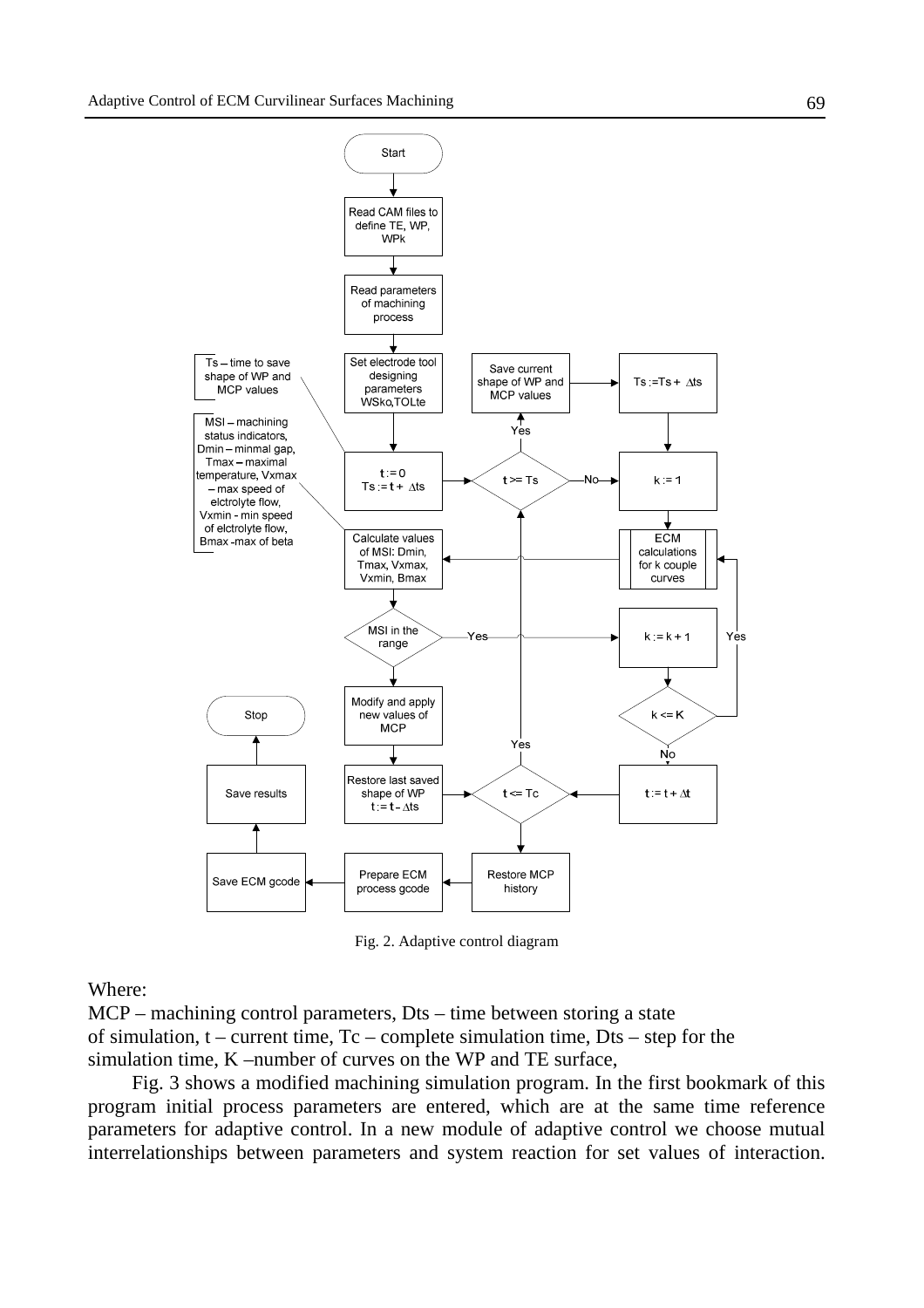Additionally, the module allows to load and save selected settings, modify initial parameters for any machining moment (for example in the final part of the process, as optimal parameters for finishing machining), and generate a code which controls hallowing (research bench).



Fig. 3. Machining simulating program a) initial parameters of machining, b) adaptive control module

#### 3. INVESTIGATION

In the ECM technology research on model experimental units is essential. It allows to determine electrochemical characteristics indispensable for conducting a computer simulation and measure deviations between results from computer systems and experimental studies.

A basic unit of a experimental setup is its body. It consists of two primary plates, 1 and 2, and two mobile plates, 4 and 5, (Fig. 4,) connected with four guiding bars. There is a number of electrodes connected to mobile plates. To the body of the unit drive units of 6 movement-inducing electrodes are fixed; sliding movement with velocity  $V_f$  and drive units inducing electrode vibrations in directions: regular 7 and perpendicular to feed motion plunge 8. In these systems servo-drives were employed, which allows to control it with the use of external programs. On the picture, drive units are marked with different colors. A machining chamber is a principle element of the experimental setup.

In a machining chamber, there are: the machined item (1) and TE (2) (Fig. 5.) Through the hole no.3 electrolyte is provided to the machining chamber, which is then removed through holes no.4. This method of supplying the IEG with electrolyte ensures a plane-parallel flow.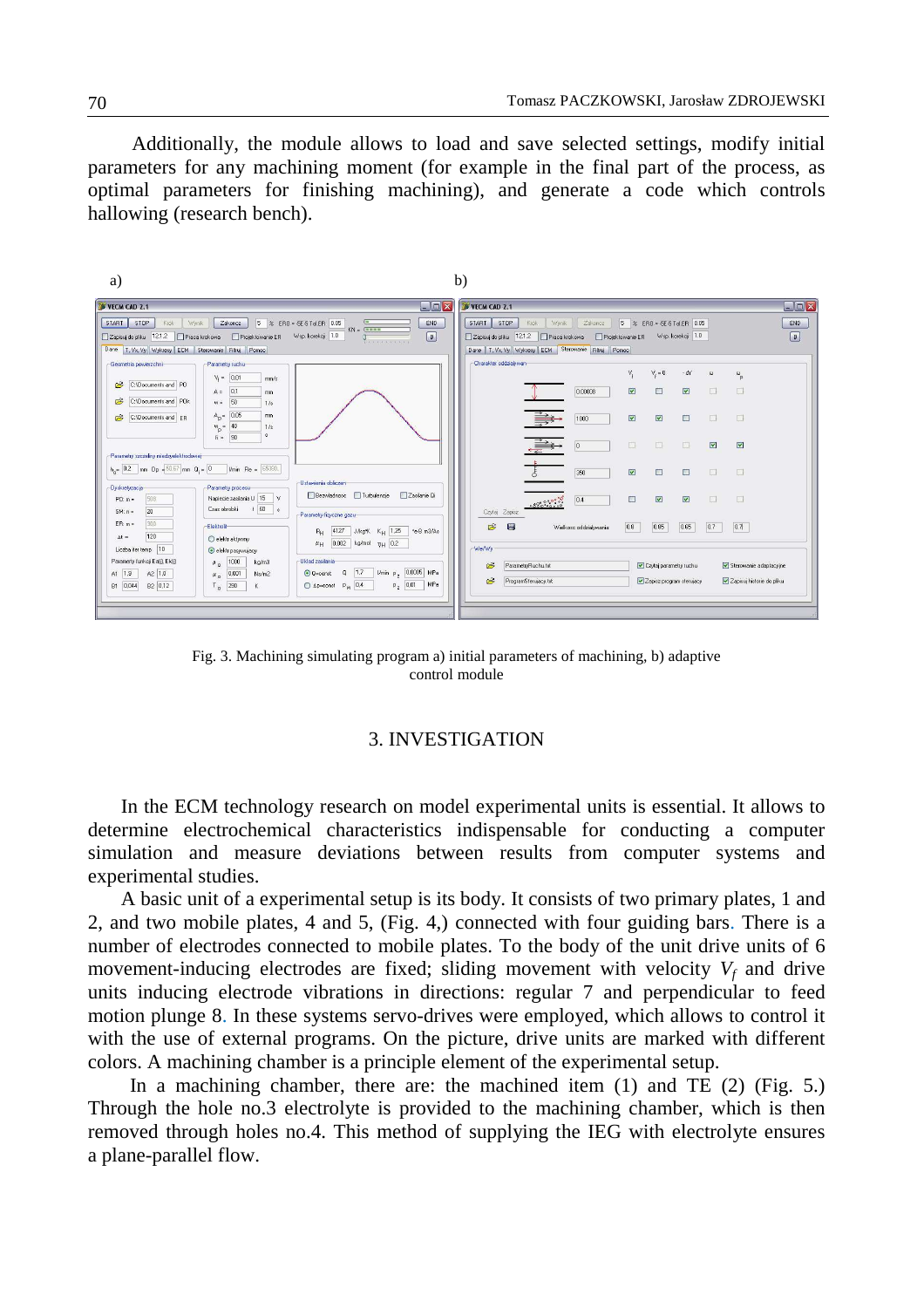

Fig. 4. Experimental setup



Fig. 5. Machining chamber

## 4. VERIFYING TESTS

Tests verifying the mathematical ECM process were conducted for two methods of machining simulation:

- simulation of machining with a shaped TE vibrating simultaneously in two planes, with activated machining adaptive system – tests run for preset initial parameters modified during the machining process,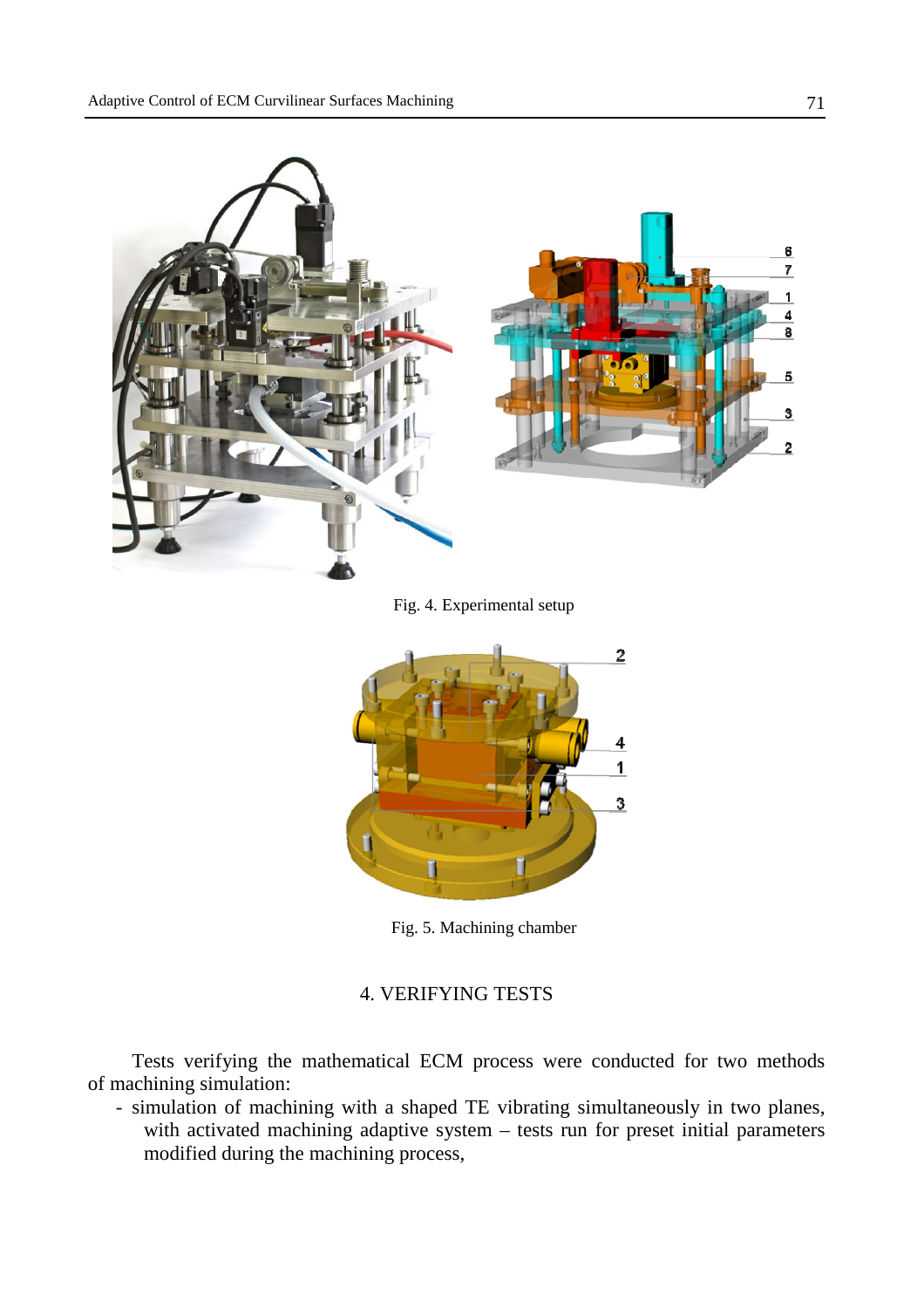- simulation of machining with a TE vibrating simultaneously in two planes, without activation of the machining adaptive system – tests run for preset initial parameters. Tests conducted for geometrical samples and dimension configuration as shown on Fig. 6.



 Fig. 6. Geometric form and dimensional system of ER and WP: a) isometric projection, b) face views

 Table 1 presents values of constant parameters assumed for the examination. In the examination WP surface received from computer simulation was compared with the surface which was a result of the machining.

| Factor                    | Value                           |
|---------------------------|---------------------------------|
| Inter-electrode voltage   | 15V                             |
| Electrolyte type          | $NaNO3$ 15%                     |
| Electrolyte temperature   | 293 K                           |
| Electrolyte supply        | $Q = 2$ l/min, $p_z = 0.01$ MPa |
| Initial ME gap width      | $0.2 \text{ mm}$                |
| Sliding movement velocity | $V_f = 1$ mm/min                |
| Machining time            | 60s                             |
| Longitudinal vibration    | $f = 30$ Hz, $A = 0,1$ mm       |
| Transverse vibration      | $f = 30$ Hz, $A = 0.05$ mm      |

Table 1. Constant parameters assumed for the examination

Diagrams (Figs 7, 8) show distribution of  $\delta$  shape deviation (red line) along L section and TE section shape (blue line), described with L and H values; as well as accuracy indexes that were estimated,  $S$  – standard shape deviation and  $\delta_{\text{max}}$  maximum deviation, for selected samples.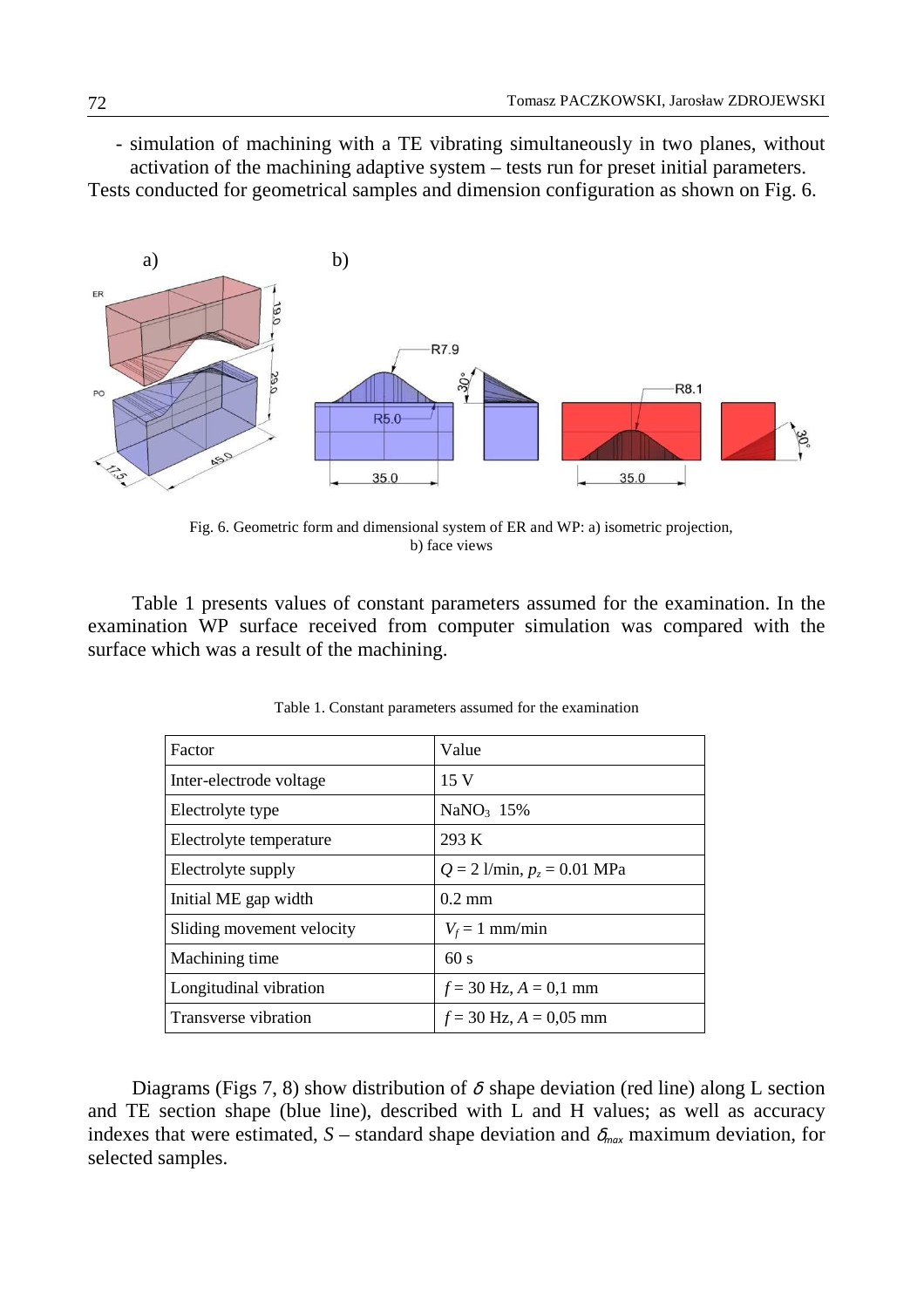

Fig. 7. Shape deviation distribution  $\delta$  for systems with active adaptive control for a) first TE section shape b) second TE section shape



Fig. 8. Shape deviation distribution  $\delta$  for systems with inactive adaptive control for a) first TE section shape b) second TE section shape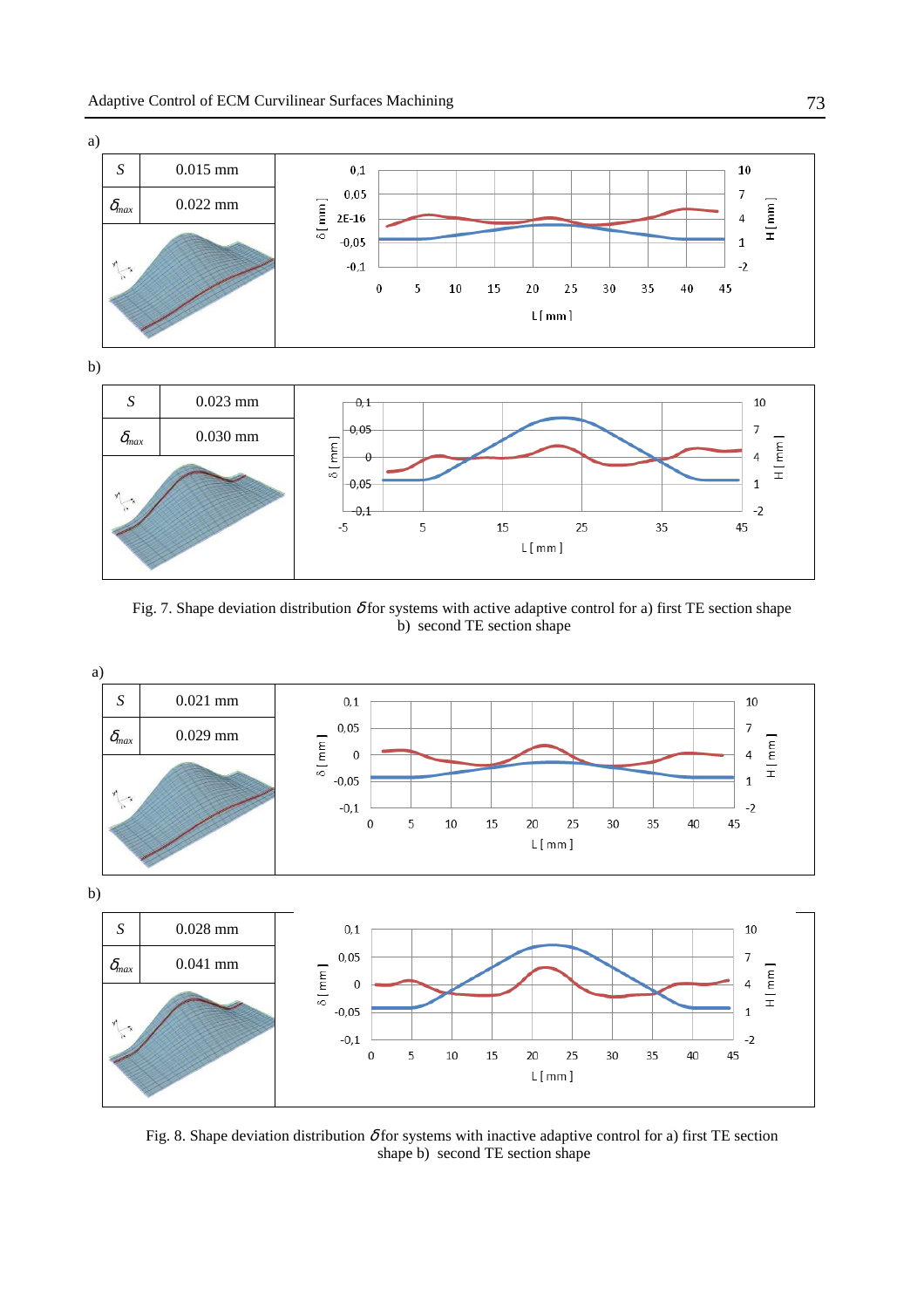Figure 9a presents a photo showing the surface of a sample obtained from examination with machining traces characteristic for ECM, and occurring critical states. These phenomena are explained by wave structure development on the anode surface, resulting from hydrodynamic field connexion, with diffusion processes and electrochemical solvation. They are a result of wrongly selected machining parameters, which is particularly difficult in the case of curvilinear surfaces. A method for increasing process reliability is using machining parameters changing in time. It allows to produce machined surfaces which are geometrically proper and obtained in a repetitive way (Fig. 9b). The same sample indicates that so called surface traces still remain a problem of ECM. Research on boundary layers proved that in proper conditions areas of low fluid flow velocity become unstable, which then leads to local swirls in the electrolyte flow. In the areas where the swirls occurred, local erosion of passive layer takes place which, to some extent, influences ECM process. These phenomena are highly complex and in practice impossible to model mathematically.



Fig. 9. Sample surfaces obtained in the examination: a) for constant machining parameters, b) for machining parameters changing in time

#### 5. SUMMARY

In this work we presented a method of ECM machining adaptive control on the level of mathematical model for complex electrode surfaces, as a result of which control code changing machining parameters in time was acquired.

Presented methods of modeling and controlling ECM process made possible an increase of machining stability and accuracy, especially for electrodes with complex shapes. Electrochemical drilling is a very complex process, therefore computer modeling of ECM machining process allows machining parameters to be chosen properly, and thus saving time and expenses. It needs stressing that results were obtained through analytic and numerical integration of complex simultaneous partial differential equations. It allowed developing of complex numerical algorithms simulating and at the same time analyzing and modifying ECM process for any curvilinear surface. IEG distribution, temperature, gas phase concentration and electrolyte flow velocity are subject to analysis when concerning critical states.